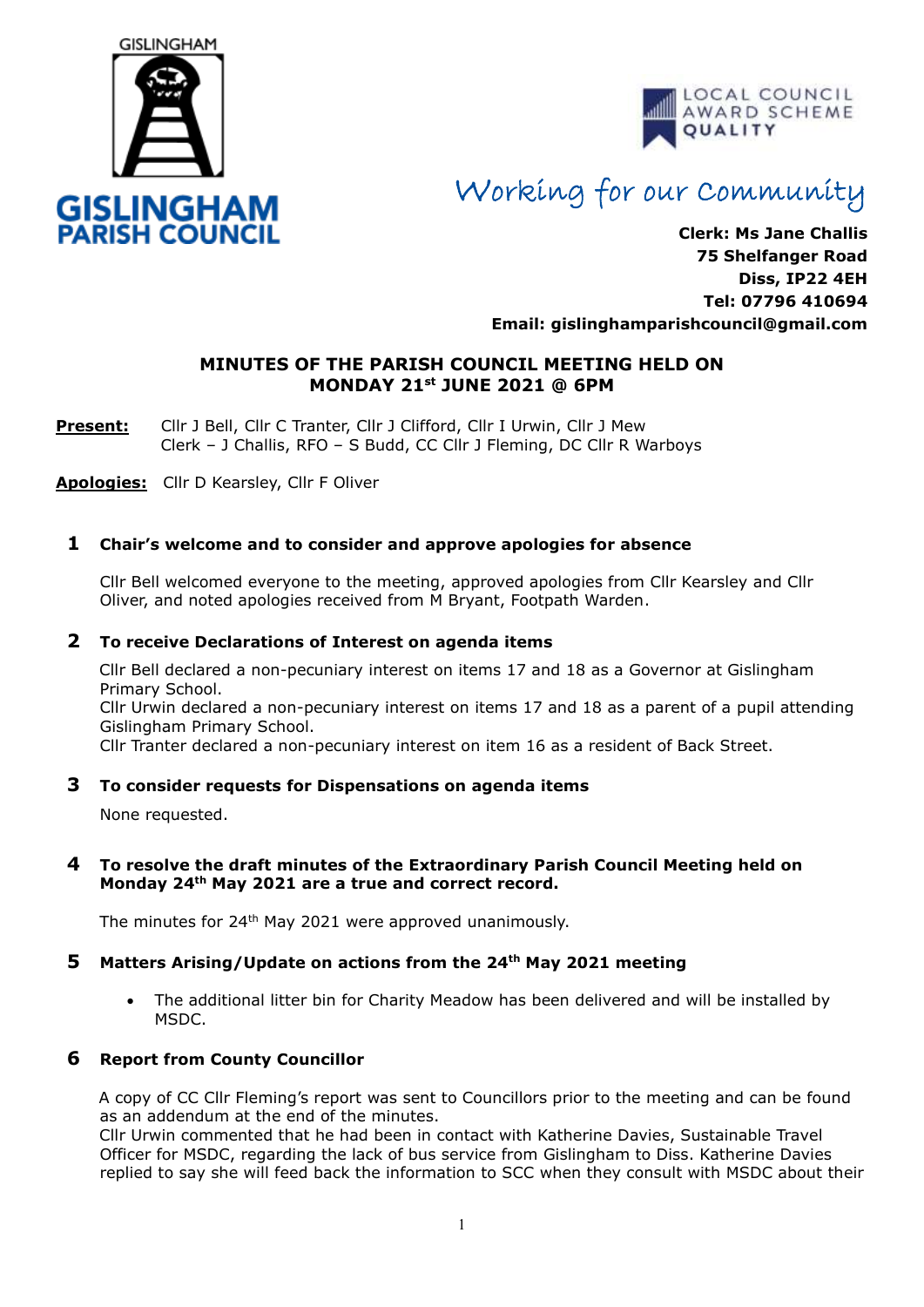Bus Service Improvement Plan in July and put it forward as a potential location for some Demand Responsive Transport.

# **7 Report from District Councillor**

A copy of DC Cllr Warboy's report was sent to Councillors prior to the meeting and can be found as an addendum at the end of the minutes.

DC Cllr Warboys highlighted two items, firstly the Footpath and Cycleways Consultation link included within his report, open to everyone until  $22<sup>nd</sup>$  July 2021, and encouraged councillors to complete it: <https://baberghmidsuffolkactivetravel.commonplace.is/>

Secondly the Locality Budget now available for 2021/22 which is open to groups with projects that provide a clear and tangible benefit to the community.

Cllr Warboys also advised of an article in the East Anglian Daily Times regarding CIFCO (a property investment company established by Babergh District Council (BDC) and Mid Suffolk District Council (MSDC) group). The article advises of a £4.9 million loss, £12 million cumulative loss, and a 10% fall in rents.

Cllr Tranter asked what plans BMSDC have in consideration of this?

DC Cllr Warboys and CC Cllr Fleming both confirmed that as CIFCO is a long-term investment the current plan is to wait and see what happens.

6:21pm CC Fleming left the meeting.

Cllr Bell suggested moving item 16 up the agenda as she was aware DC Cllr Warboys needed to leave the meeting soon.

# **16 Planning**

# • **DC/20/04786 – Lodge Farm, Back Street, Gislingham, IP23 8JH**

After discussing, Councillors agreed that they objected to this application for the following reasons:

● over development on a non-sustainable site; Back Street is only a single carriageway, the impact on drainage, sewage, and subsequent flooding concerns, the impact on WiFi signal strength

• the negative impact on wildlife and ecosystems, including protected species such as bats and owls

- the current street scene
- planning policies not being adhered to

# • **DC/21/03352 – Fairfield House, Mill Street, Gislingham, IP23 8JS**

After discussing, Councillors agreed that they had no objection to this planning application.

#### **ACTION**

- **DC/20/04786 - Clerk to prepare comment for Councillors to approve before adding it to the MSDC Planning Portal**
- **DC/21/03352 – Clerk to add no objection comment to MSDC Planning Portal**

#### **Comment added to Planning Portal on 22nd June 2021 for planning application DC/20/04786**

*Gislingham Parish Council object to this planning application on the following grounds:*

*● we are concerned the proposed application is over development on a non-sustainable site - Back Street is only a single carriageway*

- *- the impact on drainage, sewage, and subsequent flooding concerns*
- *- the impact on WiFi signal strength*
- *the negative impact on wildlife and ecosystems, including protected species such as bats and owls*
- *the proposed application will be out of keeping with the street scene*
- *we are concerned that planning policies are not being adhered to*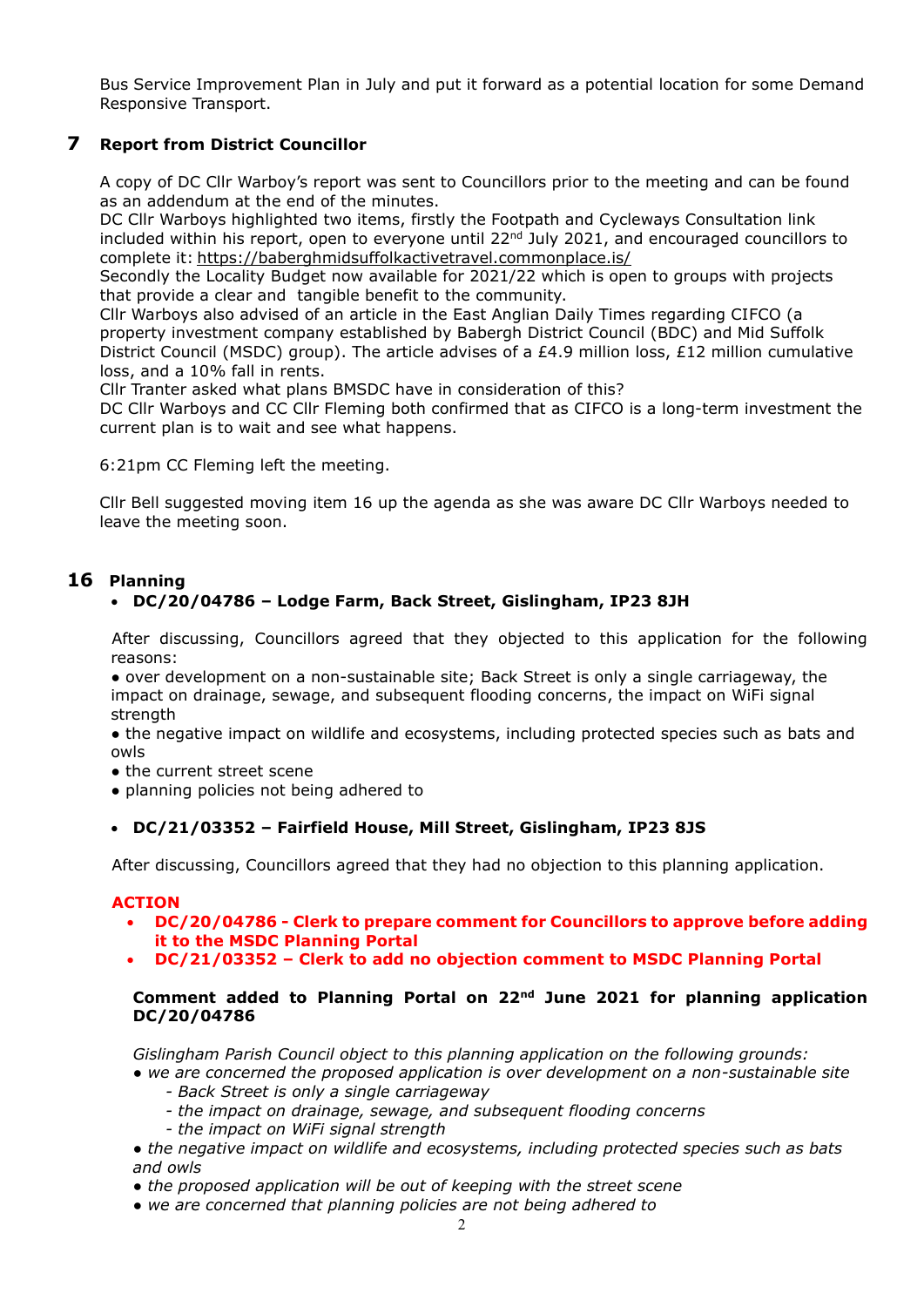7:00pm DC Cllr Warboys left the meeting

# **8 Public Participation Session (15 minutes set aside)**

No Members of the public present.

# **9 Chair's Report**

- Cllr Bell advised that Cllr Kearsley has resigned from the Parish Council because she is moving away from the village.
- Councillors were sorry to learn this and wished Cllr Kearsley well for the future.
- Geoff Laurence Memorial bench Cllr Bell suggested asking MSDC if it is possible for them to install the bench as they have been installing the bases for the new litter bins, now that we have better weather and lockdown restrictions are being lifted. The Parish Council will look into purchasing the bench.

#### **ACTION**

- **Clerk to advise MSDC of the new casual vacancy**
- **Clerk to speak to MSDC re installation of the memorial bench**

#### **10 Clerk's Report**

- A complaint has been received from more than one resident of flooding issues in connection with the Lovells Estate development. Lovells Developments have been contacted and are looking into it. In addition Anglian Water have cleared the external sewer.
- A complaint has been received regarding the grass being overgrown on Charity Meadow. The grass cutting contractor has been contacted for their advice. The RFO advised that she has also received an indirect complaint about anti-social behaviour in the form of graffiti on the goal posts at Charity Meadow, and a piece of metal protruding from the goal. The goal posts are owned by GUC so do not come under the responsibility of the Parish Council.
- War Memorial a request has been received from the Church council for funding towards works required to the war memorial. In addition a faculty costing £200 will be needed for the work to commence. The Parish Council has reserves set aside for the war memorial, but the faculty will need to be checked.
- Gislingham United Charity have confirmed their permission for a CCTV tower to be erected on Charity Meadow.
- Litter bin Charity Meadow waiting for MSDC to confirm when they will start emptying this.
- Audit Plan a copy of the updated Audit Plan had been sent to Councillors for approval prior to the meeting and was approved unanimously.

# **ACTION**

- **Clerk to advise Clerk to GUC of the graffiti and protruding metal on the goal posts**
- **Clerk to ask SALC whether the Council has authority to pay for a faculty**
- **Clerk to publish updated Audit Plan**

# **11 RFO's Report**

Internal Audit – the RFO advised that overall the internal auditor had commended the RFO and Clerk for their work and had only highlighted a few minor points.

One such item was donation and grant payments made April 2020 to March 2021. Approval is required for these payments to come out of the Section 137 allowance. Councillors agreed to this unanimously.

AGAR – the AGAR was approved unanimously and signed by the Chair and Proper Officer. Period of Exercise of Public Rights – to be notified as  $28<sup>th</sup>$  June – 6<sup>th</sup> August.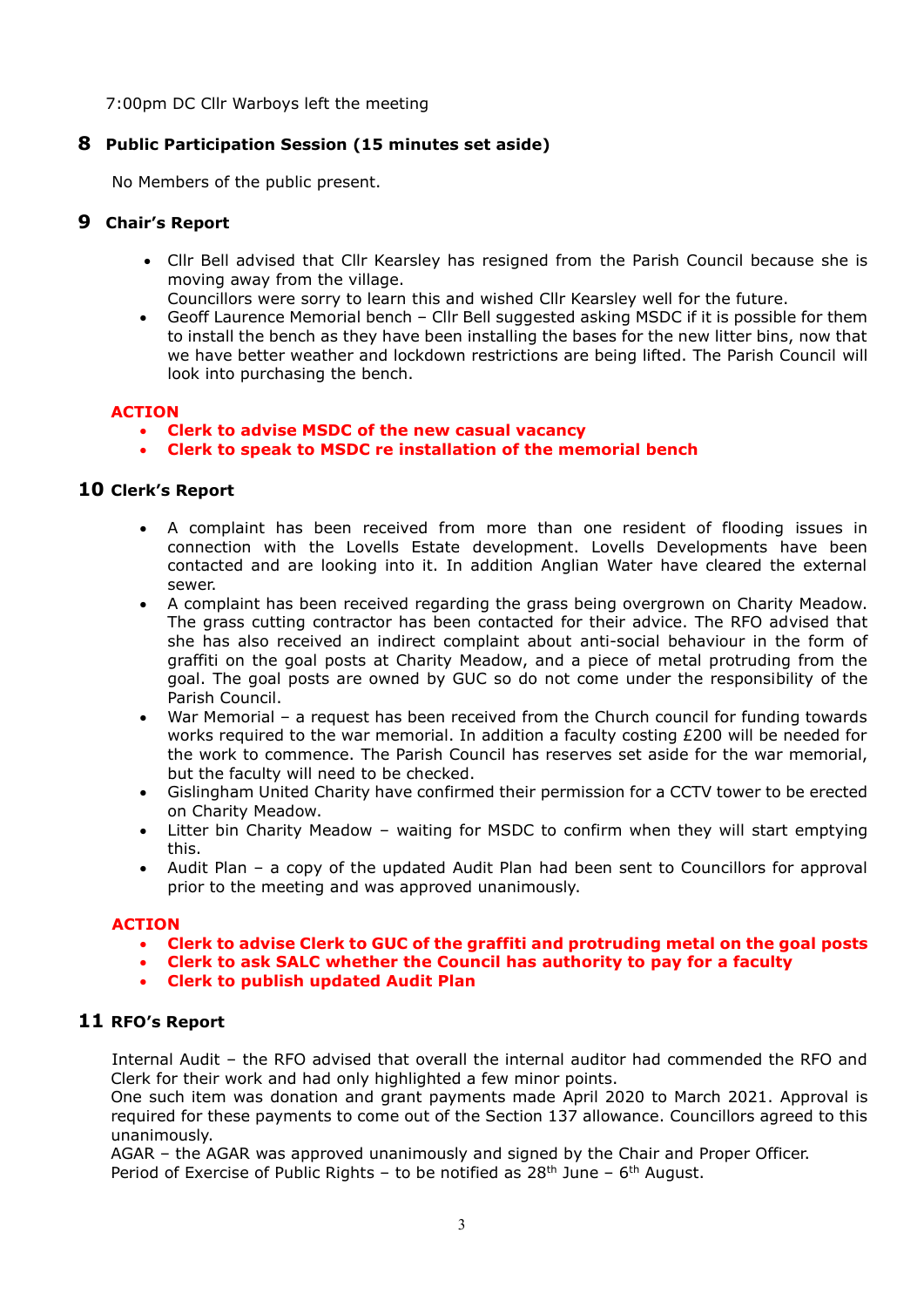#### **ACTION**

- **RFO to make adjustment to Section 137 payments**
- **RFO to submit AGAR to the external auditors**
- **RFO to send documents to Clerk for publishing on the website**

### **12 Neighbourhood Watch Report**

Cllr Tranter advised that there was nothing to report.

Cllr Bell commented that she has noticed a lot of scams are now being notified on the Messenger's Facebook page.

#### **13 Tree Warden's Report**

#### • **MSDC Tree, Hedge and Wildflower Planting Initiative**

Cllr Clifford advised that there has been one more take up since the last meeting, and she is currently collating all requests and information received so far. Cllr Bell asked for clarification on whether the initiative is for private or public land. Cllr Clifford

confirmed that it is open for any land, private or public.

#### **14 Footpath Warden's Report**

Mr Bryant sent a copy of his report to Councillors prior to the meeting, a copy of which can be found as an addendum at the end of the minutes.

Cllr Bell noted Mr Bryant's thanks for his Volunteer of the Year 2020 Award.

# **15 SID (Speed Indicator Device) Report**

The SID Report was sent to Councillors prior to the meeting and can be found as an addendum at the end of the minutes.

#### **16 CIL Running Track Application Gislingham Primary School**

Gislingham Primary School have advised that they have had to seek a new quotation and provider for this project. Subsequently they are requesting approval for a new funding amount of  $£4,595$ (25%) from the Parish Council.

The Clerk has been advised that the deed of surrender/variance in relation to the lease with GUC and SCC is still to be started.

The RFO advised Councillors that Parish Council CIL could not be used to fund Legal Fees and as previously confirmed to us the School is able to claim back VAT.

Councillors discussed the request and expressed disappointment that it appears the track is still only intended for use by organised groups and clubs. Councillors agreed that approval of the new funding request should be conditional on clarification from the School that the running track will be open to all residents. Councillors would also like confirmation as to when the deed of surrender/variance is due to be started.

#### **ACTION – Clerk to seek clarification from the School on the intended use of the track, and when the deed of surrender/variance will be started.**

# **17 Gislingham Primary School ICT Infrastructure Project (laptops)**

Gislingham Primary School have requested financial support to purchase a class set of 24 laptops for pupils to use in their computing lessons. The school has provision in their budget for 10, so are seeking funds for the remaining 14, for which they have also approached GUC.

The RFO has confirmed with MSDC Infrastructure that this is eligible for CIL funds.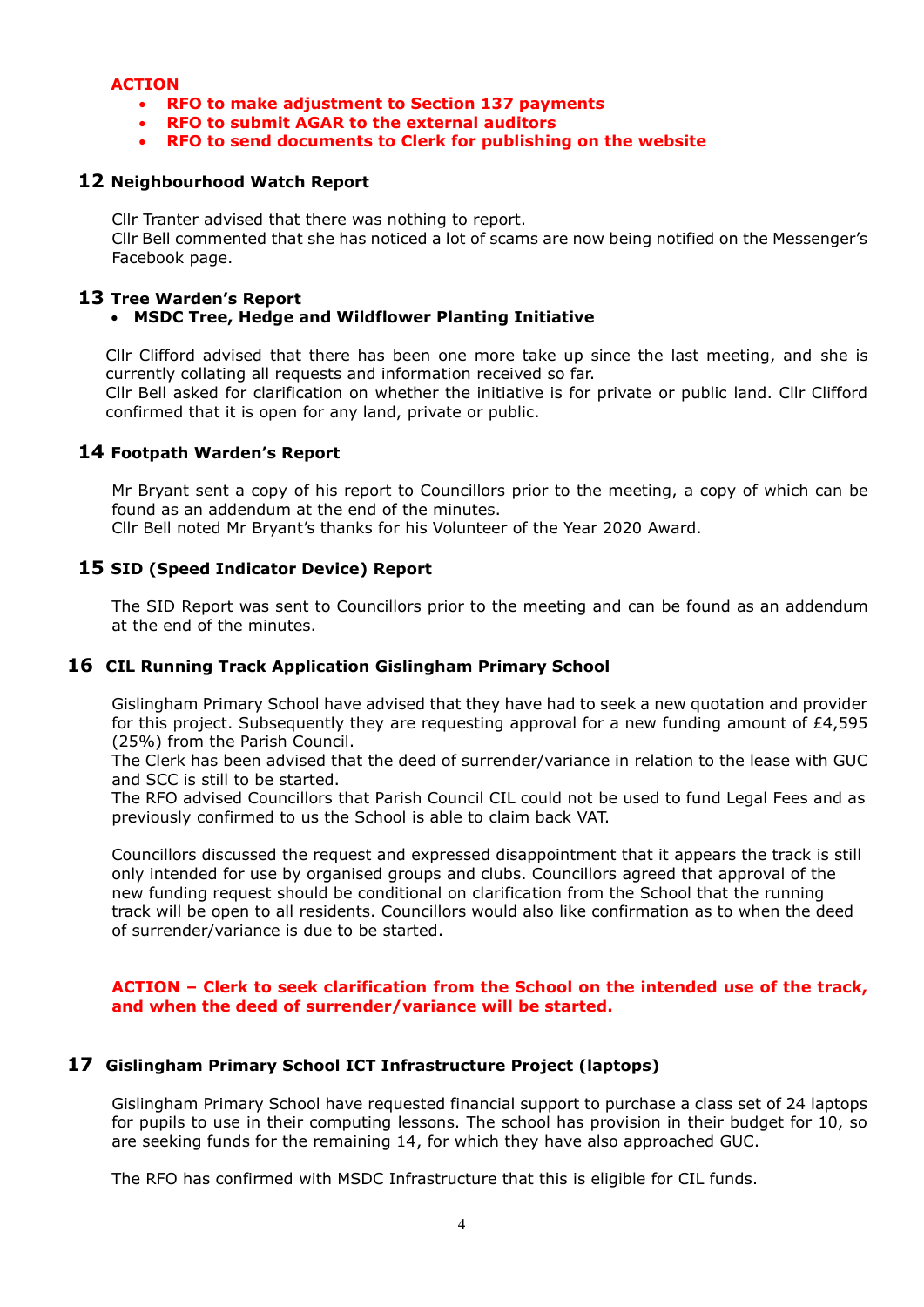Councillors discussed the request and Cllr Tranter proposed providing funds for the purchase of two laptops, Cllr Clifford seconded the proposal, and a vote took place:

Votes in favour = 2, votes against = 1, abstentions = 2 (non-pecuniary interests previously declared).

At the time of the meeting the motion was recorded as not being carried.

However, upon consultation with SALC, after the meeting, regarding revisiting a motion, it was confirmed that the total number of members voting is required to be quorate, and not the vote itself. Therefore the decision to provide funding for two laptops was carried.

#### **ACTION Clerk to advise school and request an invoice for payment to be made.**

#### **18 Charity Meadow**

- **CCTV Quotations –** three quotations have now been received, however costing is still to be confirmed for the channel and cabling required to connect the CCTV tower to the school. Therefore it was decided to carry this item over to the next meeting.
- **Playground Repair Quotations –** the third quotation is still to be submitted by the contractor, so this will also be carried over to the next meeting.

# **19 Finance**

Admin Payment (Clerk & RFO) - £703.85

Hire of Village Hall - £20 (EM May)

PWLB loan repayment - £1,004.02 (it was noted that this is an active direct debit set up to be taken in June and December each year, and was approved at the time the direct debit was set up)

Bank Charge re PWLB direct debit - £10.50 Top Garden inv. 24 - £360.00 RFO expenses - £40.31 T. Brown (auditor) - £230.00 SALC - £30

All payments were approved unanimously

#### **ACTION Cllr Bell to make payments by BACS**

# **20 Training**

Cllr Bell and Clerk – Neighbourhood Planning Training  $5<sup>th</sup>$  July 2021 (£25)

Approved unanimously with one abstention being the attendee

Clerk – CiLCA - The Clerk asked Councillors if they would be supportive of her starting the CiLCA training once dates are announced. The overall cost of this could potentially be shared with Mellis Parish Council if they are in agreeance.

Councillors expressed their support and agreed unanimously to give the Staffing Panel authority to make decisions on this matter when discussed at the Clerk's annual Appraisal.

#### **ACTION**

- **Cllr Bell to book Neighbourhood Planning Training webinar**
- **Clerk to speak to Mellis Parish Council re CiLCA training**

# **21 Litter Pick 13th June 2021**

Cllr Bell expressed disappointment that the turnout for this was relatively low. After discussing, Councillors agreed to hold the next litter pick on **Sunday 7th November 11- 12pm**.

**22 Health and Safety Policy**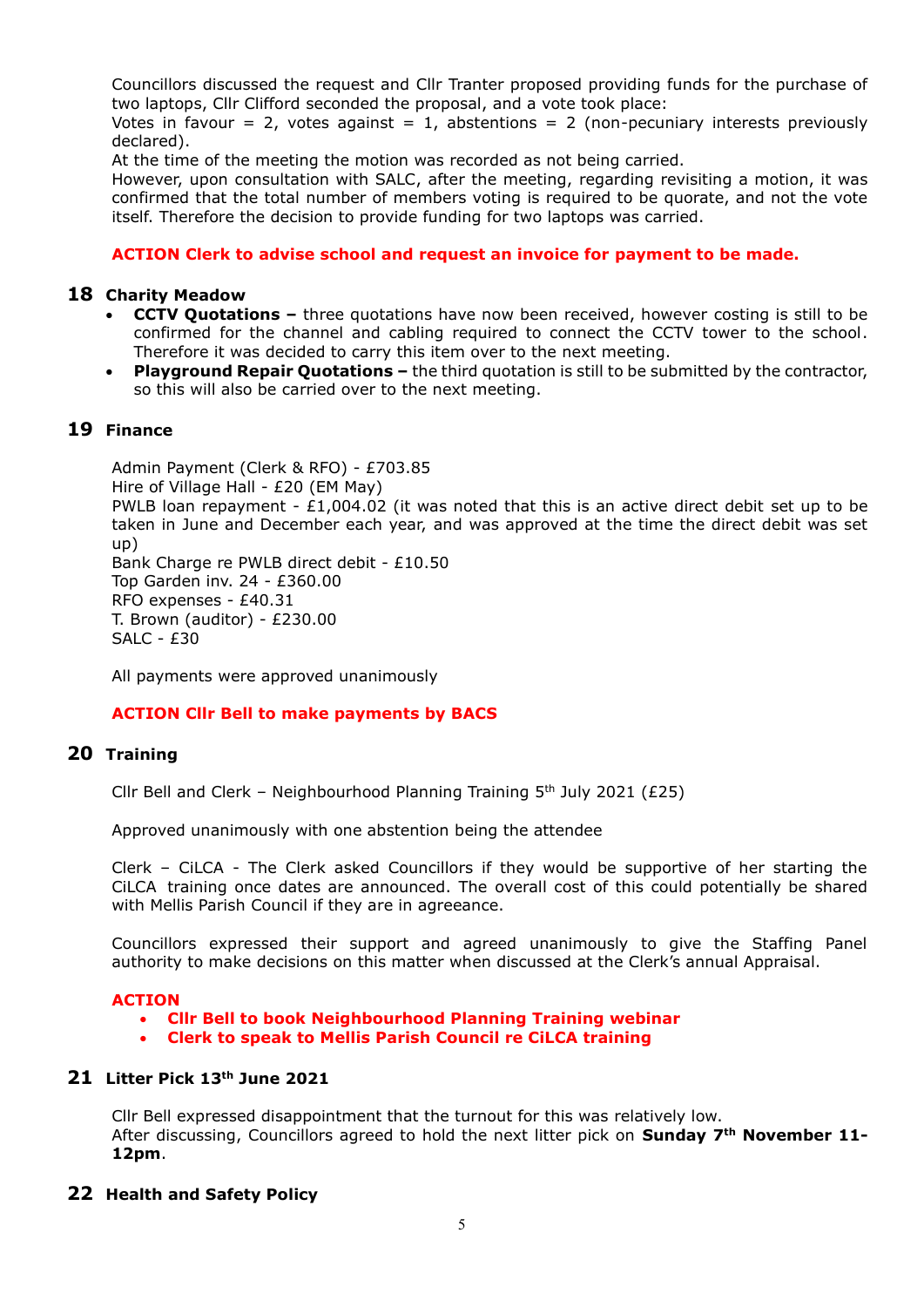Cllr Bell reminded Councillors of the importance of ensuring they are aware of the contents of this policy, and requested they reread it as a refresher.

It was noted that any volunteers should be notified to the Clerk in order that they complete a risk assessment.

# **23 Business Plan**

An up-to-date Business Plan for 2021/22 was prepared by the Clerk/Chair and sent to Councillors in advance of the meeting.

Approved unanimously.

**ACTION Clerk to publish Business Plan 2021/22**

### **24 Date of next meeting 19th July 2021 at 7:00pm in Gislingham Village Hall.**

Meeting Closed at 8:18pm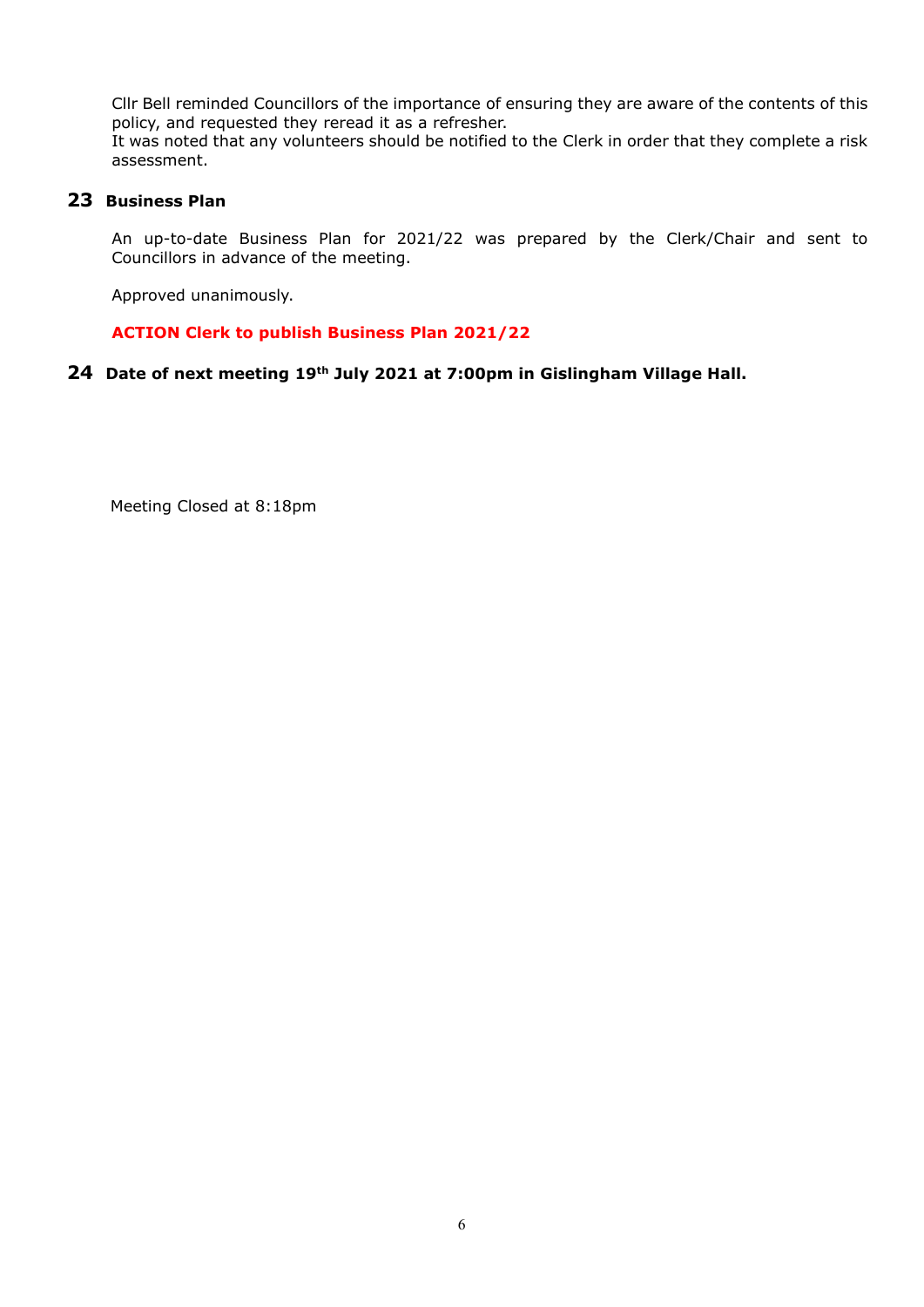# **County Councillor Report**



# **June 2021**

# **Gislingham Parish Council**

Councillor Jessica Fleming, Hartismere Division, Suffolk

[Jessica.fleming@suffolk.gov.uk](mailto:Jessica.fleming@suffolk.gov.uk) Tel: 07714-597980 Twitter: @jesstfleming

The annual meeting of the County Council took place on 27th May at Wherstead Park, Ipswich. New cabinet roles and appointments were confirmed, as follows:

Deputy Leader & Cabinet Member for Finance & Environment – Richard Rout

Cabinet Member for Adult Care – Beccy Hopfensperger Cabinet Member for Children & Young People's Services – James Reeder Cabinet Member for Education & Skills – Rachel Hood Cabinet Member for Economic Development, Transport Strategy, & Waste – Richard Smith Cabinet Member for Ipswich, Operational Highways, & Flooding – Paul West Cabinet Member for Public Health, Public Protection, & Communities – Andrew Reid Deputy Cabinet Member for Fostering and Adoption – Stephen Burroughes Deputy Cabinet Member for Highway Drainage – Steve Wiles Deputy Cabinet Member for Property – Craig Rivett Deputy Cabinet Member for Protected Landscapes & Archaeology – Melanie Vigo di Gallidoro Deputy Cabinet Member for SEND – Chris Chambers Deputy Cabinet Member for Transport Strategy – Alexander Nicoll **Committees:**

Overview & Scrutiny - Michael Ladd Health Scrutiny - Jessica Fleming Audit - Joanna Spicer Planning - Jenny Ceresa Education & Young People - Graham Newman Pensions - Karen Soons

The July Council Meeting has been postponed until September 8th. Other meetings are as scheduled.

**Bus timetables** - bus services have been updated on Suffolkonboard since the last email alert. To view a full list of all upcoming bus timetable changes, visit **[www.suffolkonboard.com](https://www.suffolkonboard.com/buses/bus-timetable-updates/)**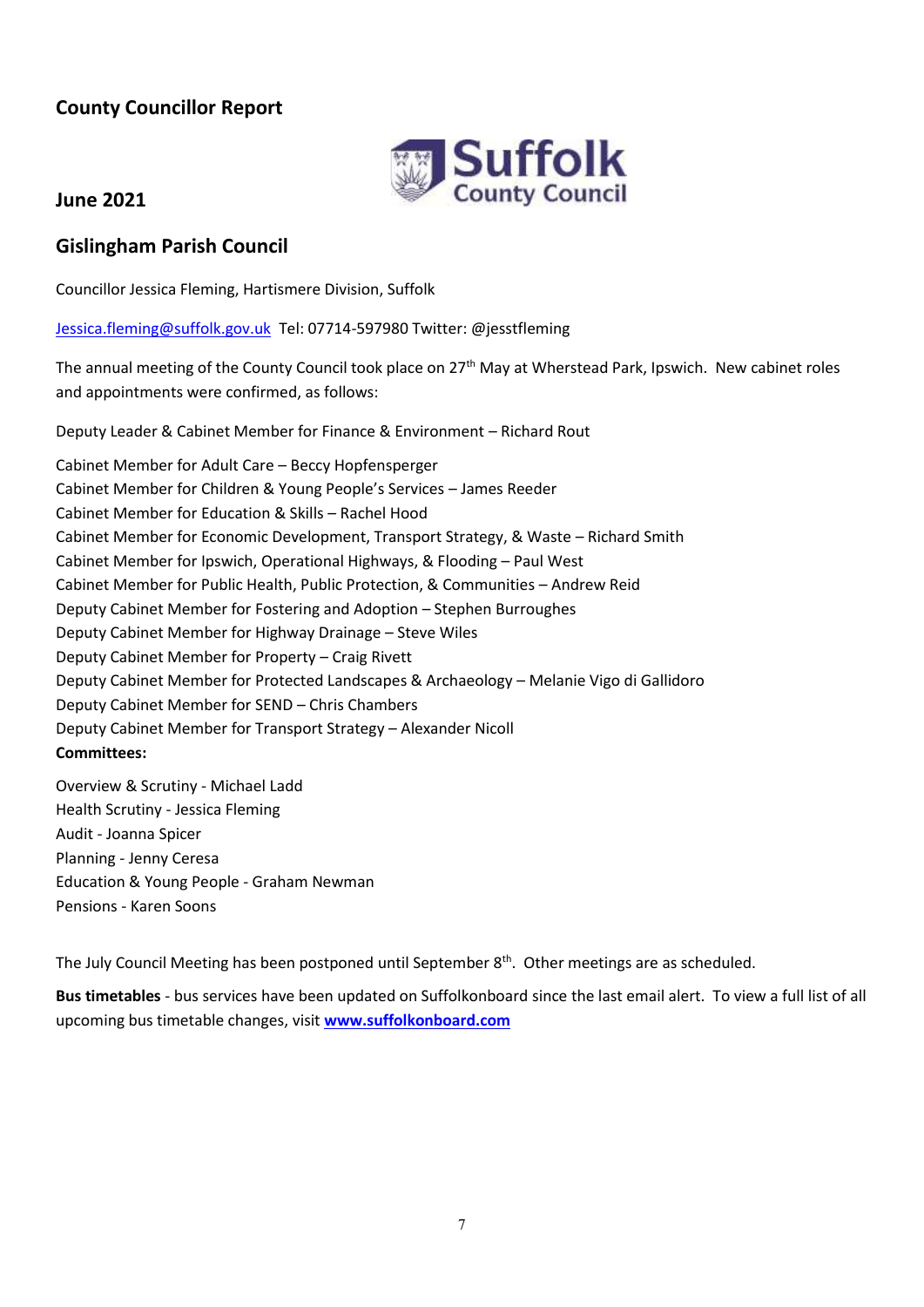# **DISTRICT COUNCILLOR'S REPORT JUNE 2021**

| Meet-<br>ings         | Although the council is continuing to follow working from home guidelines where possible, public meetings are now be-<br>ing held in person, the events are recorded and transmitted on youtube.<br>The Full Council met at Wherstead Park, Ipswich and the full meeting can be viewed here:<br>https://baberghmidsuffolk.moderngov.co.uk/ieListDocuments.aspx?CId=154&MId=3070&Ver=4<br>Paul Ekpenyong (Con.) was elected as Chairman of the Council for the Municipal Year 2021/22 and conservative members<br>continue to chair all but one committee and form the cabinet.<br>The appointments were made on the deciding vote of the chair as the council vote was tied.<br>Cllr. Welham (Green) continues as Chair of the Mid Suffolk Overview and Scrutiny Committee.                                                                                                                                                                                                                                                                                                        |
|-----------------------|------------------------------------------------------------------------------------------------------------------------------------------------------------------------------------------------------------------------------------------------------------------------------------------------------------------------------------------------------------------------------------------------------------------------------------------------------------------------------------------------------------------------------------------------------------------------------------------------------------------------------------------------------------------------------------------------------------------------------------------------------------------------------------------------------------------------------------------------------------------------------------------------------------------------------------------------------------------------------------------------------------------------------------------------------------------------------------|
| Locality<br>Awards    | New grants available now for 2021/22.<br>Open to groups with projects that provide a clear and tangible benefit to the community. Full information available using<br>the link, or contact me to discuss your project.<br>https://www.midsuffolk.gov.uk/communities/grants-and-funding/locality-awards-2021-22/                                                                                                                                                                                                                                                                                                                                                                                                                                                                                                                                                                                                                                                                                                                                                                    |
| Re-<br>minder         | How would you improve cycling and walking routes in our districts? Babergh and Mid Suffolk District Councils are devel-<br>oping a Local Walking and Cycling Infrastructure Plan. As part of this, we want to hear your views on where and how you<br>think improvements could be made to walking and cycling routes in your area. This consultation will remain open until<br><b>Thursday 22nd July</b><br>Link to site: https://baberghmidsuffolkactivetravel.commonplace.is/                                                                                                                                                                                                                                                                                                                                                                                                                                                                                                                                                                                                    |
| Commu-<br>nities      | £110k funding available for holiday activities for children on free school meals. These will not all be centred on Stow-<br>market, some to wider communities. Same being planned for 2022.<br>Re-start Grants funded by MSDC, administered by CAS - total £37k. eg small grants to allow groups like WI to re-start,<br>also arts groups, chair-based exercise etc. Advertised via social media. Also £38k for sports clubs to re-start.                                                                                                                                                                                                                                                                                                                                                                                                                                                                                                                                                                                                                                          |
| <b>WSPC</b>           | The Western Suffolk Community Safety Partnership (WSCSP) is a statutory body with a responsibility to: • Make an as-<br>sessment of community safety issues . Produce a plan which responds to those issues . Review and report on progress<br>against that plan . Carry out Domestic Homicide ReviewsThe Mix, Stowmarket received a grant of £7k from WSCSP. Pos-<br>sibility of making bids for grants from WSCSP for 'diversionary activities'. Other bids: The Forge for detached youth work<br>in Debenham; Kenetic Science for work in Claydon. ("It's lift off for a new science centre and kid's space academy<br>near Ipswich after plans were granted permission by the council. Plans for the new centre, at the site of the<br>former Age UK Suffolk offices in Claydon, were granted permission by Mid Suffolk District Council last week.<br>Run by registered charity Kinetic Science Foundation, the centre will offer children across the UK the chance to<br>learn more about science and technology - including the chance to experience its own space academy. |
| Paper<br><b>Banks</b> | "Dear Parish Clerks,<br>Our contractor unexpectedly stopped paper bank collections in the districts on 1 May, as we understand it is no longer<br>viable for them to continue with the service" BMSDC have responded:<br>"We have a total of approx. 130 sites over the 2 districts. The glass and textile banks remain unchanged.<br>We have notified PC's and explained the position that Bolton's are no longer going to provide the service and that we are<br>looking into alternatives The smaller sites we're going to service ourselves by swapping the paper banks with wheelie<br>bins and are in the process of working through the sites and bins are being delivered."<br>I notice that we do not have any local Paper Banks, Some Parish Council do, Would the PC's like to suggest possible<br>sites and I will ask if we can have one or more.                                                                                                                                                                                                                     |

# MSDC Councillor Rowland Warboys

rowland.warboys@midsuffolk.gov.uk Tel. 01379 783412 Mobile: 07484 186121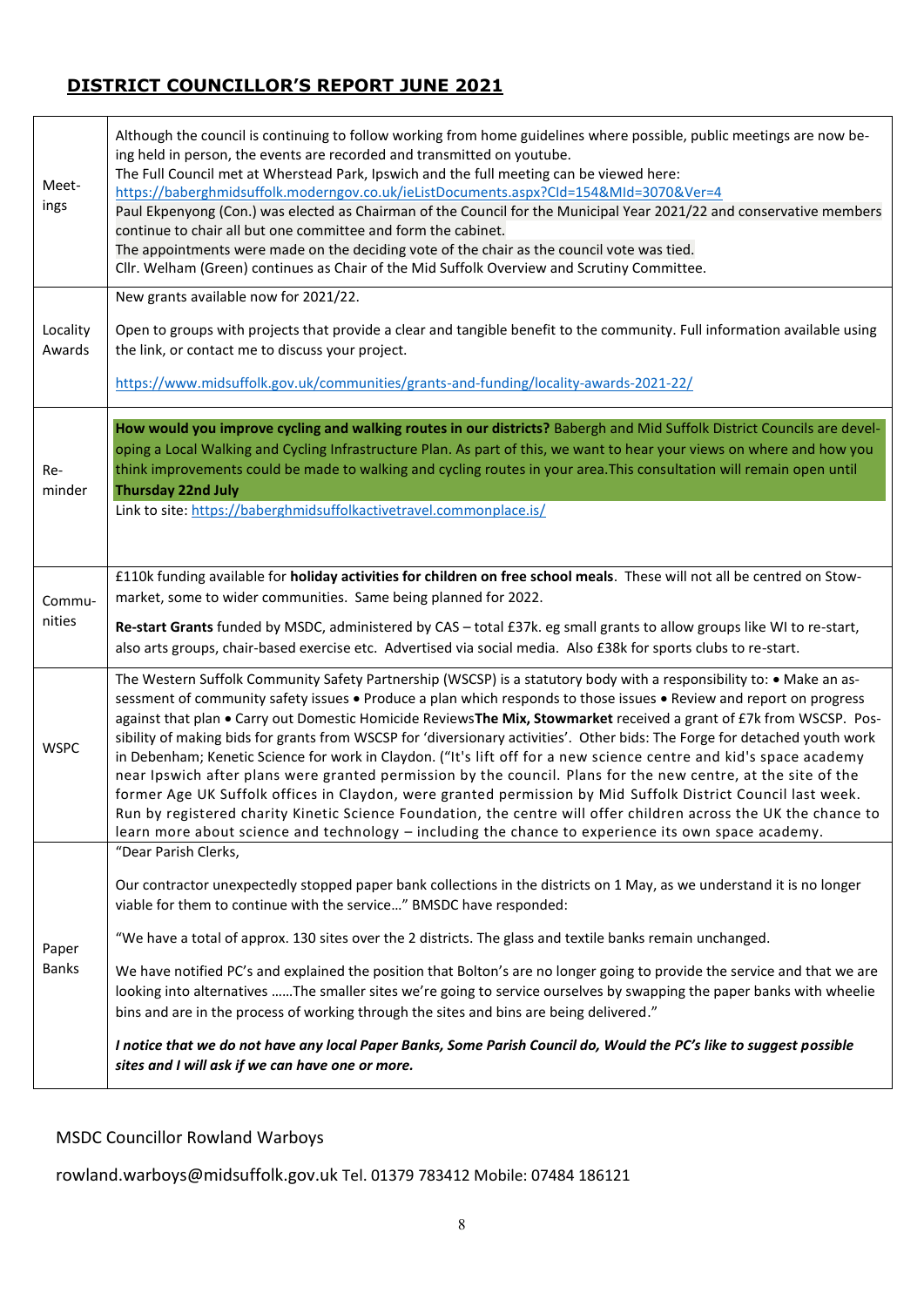# FOOTPATH REPORT JUNE 2021

Firstly, I would like to thank the PC for the very kind gesture in awarding me 'Volunteer of the Year 20'. I am very pleased and humbled in receiving this. I volunteer for this role, as I enjoy doing it and if it helps the villagers enjoy their walks, all the better.

With all this lovely weather of late, the paths have finally dried out, which has been an issue on some of the footpaths.

With the help of Chris Pitt, we replaced two waymarkers that had become rotten.

I have been remarking several of the waymarkers with the FP number as they have become weathered and difficult to read.

I had a report from Jo to say that a tree was in a dangerous position on Northlands Lane FP007. I checked it out and reported it to SCC for action.

Another report to me was for the horse paddock behind Mill St going south, an electric fence had given a shock to a dog. This was reported to SCC and they are in contact with the owner to install the required notices and also to cut back some of the overgrown trees/bushes.

FP 51 near the postbox on Mill St, a report was received that a tree had fallen across the FP. In fact there were two trees, which I have cut back to reopen the FP. I also cut back the overhead brambles and branches which was obstructing the FP. I did notice that this FP is on the SCC cutting list and a resident contacted me to say another path was very overgrown, so I have queried with SCC as to when the FP's will be cut and the answer being this month. With all the rain and then the heat, the undergrowth have grown very quickly.

This led me to check when the PC cutting by the contactor was being done and from an email from Jane, it was completed on the 21<sup>st</sup> May. I have since inspected the FP's on the list I submitted and I was surprised to see, that three FP's had not been cut and two were questionable. I have submitted a report and photos to Jane who has contacted the contractor.

The FP from the Lovells estate towards Coldham Lane, when inspected on the 29<sup>th</sup> May, it was found to be very muddy. I was able to get some free wood bark and lay it down to help with the surface. I have again contacted SCC, who were going to lay some wood bark down, but to date have not yet done so.

Martyn Bryant